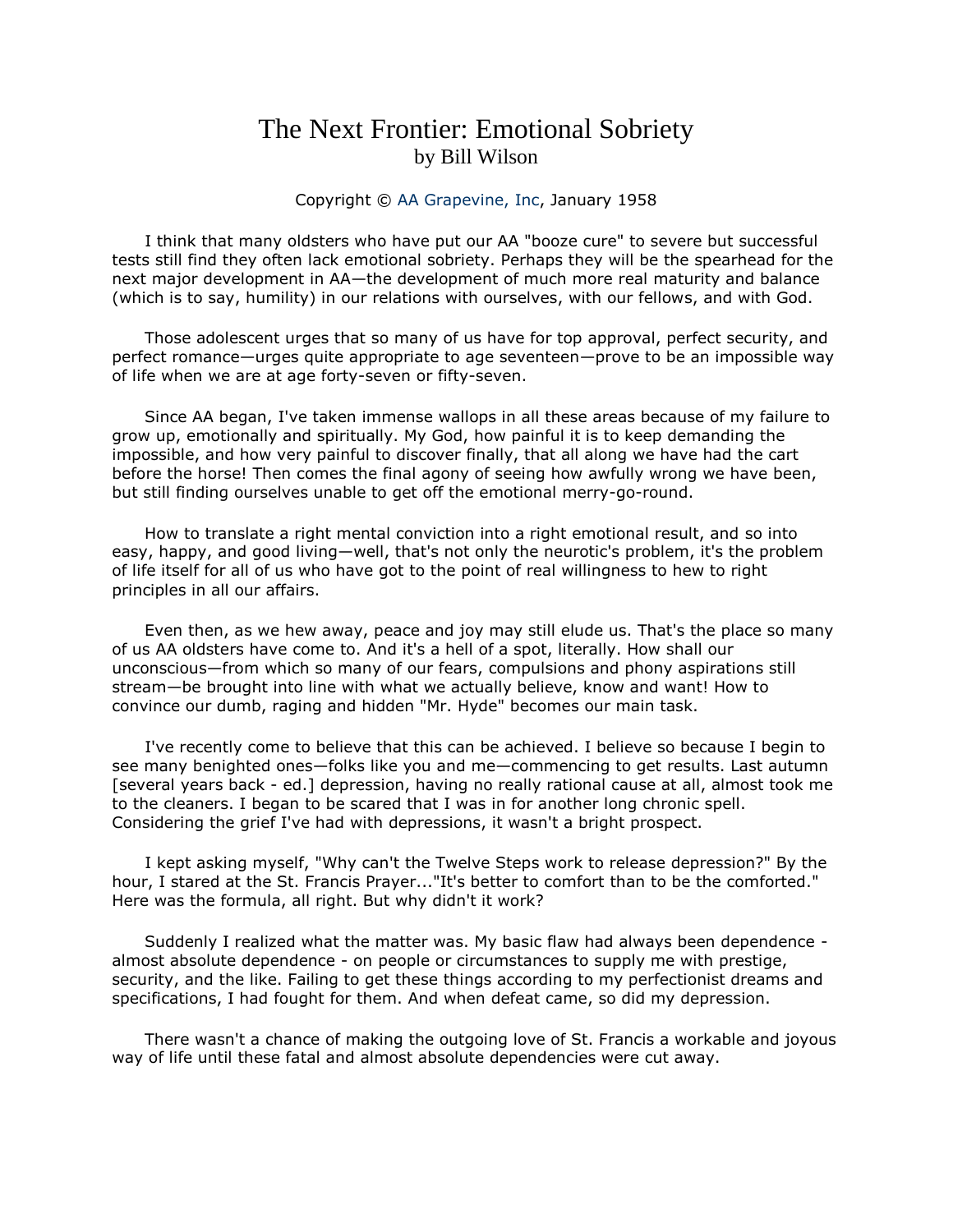Because I had over the years undergone a little spiritual development, the absolute quality of these frightful dependencies had never before been so starkly revealed. Reinforced by what Grace I could secure in prayer, I found I had to exert every ounce of will and action to cut off these faulty emotional dependencies upon people, upon AA, indeed, upon any set of circumstances whatsoever.

 Then only could I be free to love as Francis had. Emotional and instinctual satisfactions, I saw, were really the extra dividends of having love, offering love, and expressing a love appropriate to each relation of life.

 Plainly, I could not avail myself of God's love until I was able to offer it back to Him by loving others as He would have me. And I couldn't possibly do that so long as I was victimized by false dependencies.

 For my dependency meant demand—a demand for the possession and control of the people and the conditions surrounding me.

 *While those words "absolute demand" may look like a gimmick, they were the ones that helped to trigger my release into my present degree of stability and quietness of mind, qualities which I am now trying to consolidate by offering love to others regardless of the return to me.*

 This seems to be the primary healing circuit: an outgoing love of God's creation and His people, by means of which we avail ourselves of His love for us. It is most clear that the current can't flow until our paralyzing dependencies are broken, and broken at depth. Only then can we possibly have a glimmer of what adult love really is.

 Spiritual calculus, you say? Not a bit of it. Watch any AA of six months working with a new Twelfth Step case. If the case says "To the devil with you," the Twelfth Stepper only smiles and turns to another case. He doesn't feel frustrated or rejected. If his next case responds, and in turn starts to give love and attention to other alcoholics, yet gives none back to him, the sponsor is happy about it anyway. He still doesn't feel rejected; instead he rejoices that his one-time prospect is sober and happy. And if his next following case turns out in later time to be his best friend (or romance) then the sponsor is most joyful. But he well knows that his happiness is a by-product—the extra dividend of giving without any demand for a return.

 The really stabilizing thing for him was having and offering love to that strange drunk on his doorstep. That was Francis at work, powerful and practical, minus dependency and minus demand.

 In the first six months of my own sobriety, I worked hard with many alcoholics. Not a one responded. Yet this work kept me sober. It wasn't a question of those alcoholics giving me anything. My stability came out of trying to give, not out of demanding that I receive.

 Thus I think it can work out with emotional sobriety. If we examine every disturbance we have, great or small, we will find at the root of it some unhealthy dependency and its consequent unhealthy demand. Let us, with God's help, continually surrender these hobbling demands. Then we can be set free to live and love; we may then be able to Twelfth Step ourselves and others into emotional sobriety.